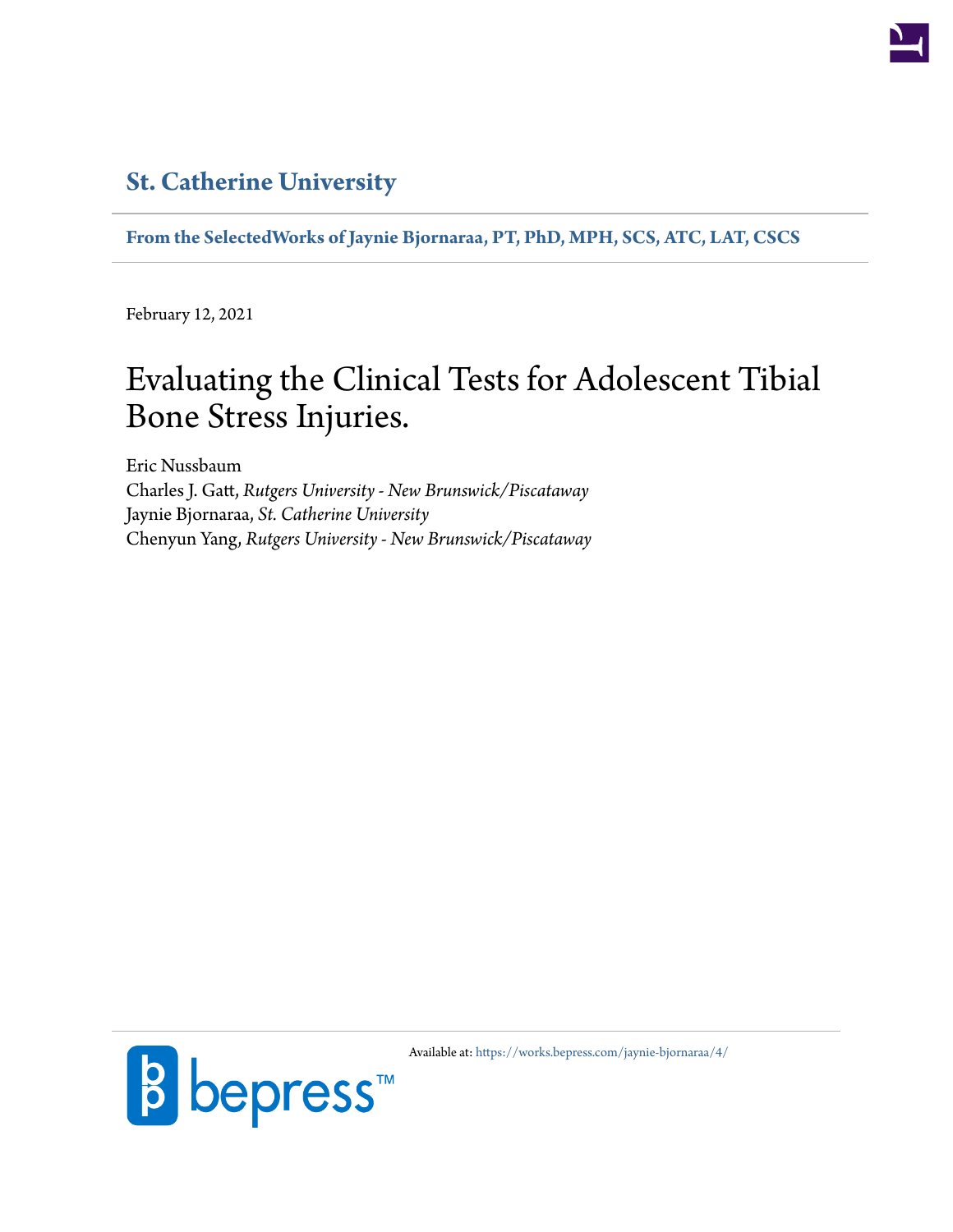# Evaluating the Clinical Tests for Adolescent Tibial Bone Stress Injuries

Eric D. Nussbaum, MEd, LAT, ATC,\*† Charles J. Gatt Jr, MD,‡ Jaynie Bjornarra, PT, PhD, MPH, SCS, LAT, ATC, CSCS, $^\S$  and Chenyun Yang, BA $^\parallel$ 

Background: Tibial bone stress injuries are common among the athletic adolescent population. A thorough patient history and clinical examination are essential to identify the location and extent of injury. However, there has been little description or any validation of clinical tests to help guide clinicians. Consequently, a formal diagnosis is usually dependent on results from proper imaging.

Hypothesis: Clinical examinations will be both highly sensitive and specific determining the incidence, grade, and location of tibial bone stress injury as compared with magnetic resonance imaging (MRI).

Study Design: Case-control.

Level of Evidence: Level 2.

Methods: A total of 80 consecutive athletic adolescents, from various sports, with greater than 1-week history of shin pain were enrolled in this institutional review board–approved study. Exclusion criteria were age >19 years and history of traumatic injury. Patients underwent a standardized clinical examination, which included a fulcrum test (FT), tap/percussion test (TT), vibration test (VT) utilizing a 128-Hz tuning fork, weight bearing lunge test (WBLT) to determine degree of dorsiflexion range of motion (ROM), and vertical single leg hop test (VSLHT) for height, landing, and pain. Bilateral lower extremity MRI was completed on the same day as clinical evaluation and served as the injury reference. Sensitivity, specificity, positive predictive value (PPV) and negative predictive value (NPV) were calculated to evaluate each clinical examination for its ability to identify a bone stress injury.

Results: A total of 159 tibiae in 80 patients were evaluated. No single test or combination of tests was both highly sensitive and specific. Individual clinical tests demonstrated sensitivity ranging from 0.11 to 0.72 and specificity ranging from 0.37 to 0.93. The VSLHT noting an increase in pain was the most sensitive test (0.72; 95% CI, 0.62-0.78); however, its specificity was only 0.37 (95% CI, 0.19-0.55), with a PPV of 0.84 (95% CI, 0.78-0.91) and NPV of 0.20 (95% CI, 0.089-0.31). The WBLT demonstrated a mean ROM of 8 cm, with side-to-side differences (range 0-4 cm) not influencing incidence of injury. Combinations of tests demonstrated low sensitivity (0.03-0.40), with better specificity (0.63-1.0). When considering ability to identify higher grades of injury (grade III/IV), all tests had a high NPV indicating that if clinical tests were negative, there was a high likelihood that the patient did not have a grade III or IV injury.

Conclusion: No single test or combination of tests was both highly sensitive and specific. Clinicians cannot solely rely on clinical examination for determining extent or severity of bone stress injury in the athletic adolescent population, but when combinations of tests are negative, there is likely not a high-grade bone stress injury.

Clinical Relevance: Clinical tests utilized in the evaluation of adolescent tibial bone stress injury may help indicate the presence or absence of higher grade tibial bone stress injury.

Keywords: clinical examination; bone stress injury; adolescents; tibia

From <sup>†</sup>Department of Orthopaedic Surgery, Rutgers, Robert Wood Johnson Medical School, Somerset, New Jersey, <sup>‡</sup>Department of Orthopaedic Surgery, Rutgers, Robert Wood Johnson Medical School, New Brunswick, New Jersey, <sup>s</sup>St Catherine University, Minneapolis, Minnesota, and <sup>li</sup>Rutgers University, New Brunswick, New Jersey \*Address correspondence to Eric D. Nussbaum, MEd, LAT, ATC, Department of Orthopaedic Surgery, Rutgers, Robert Wood Johnson Medical School, 2 Worlds Fair Drive, Somerset, NJ 07783 (email: ericn@uognj.com) (Twitter: @UOA\_NJ).

The authors report no potential conflicts of interest in the development and publication of this article.

This study was approved by the Rutgers University, New Brunswick, Health Sciences Institutional Review Board (study No. Pro20140000950).

DOI: 10.1177/1941738120988691

© 2021 The Author(s)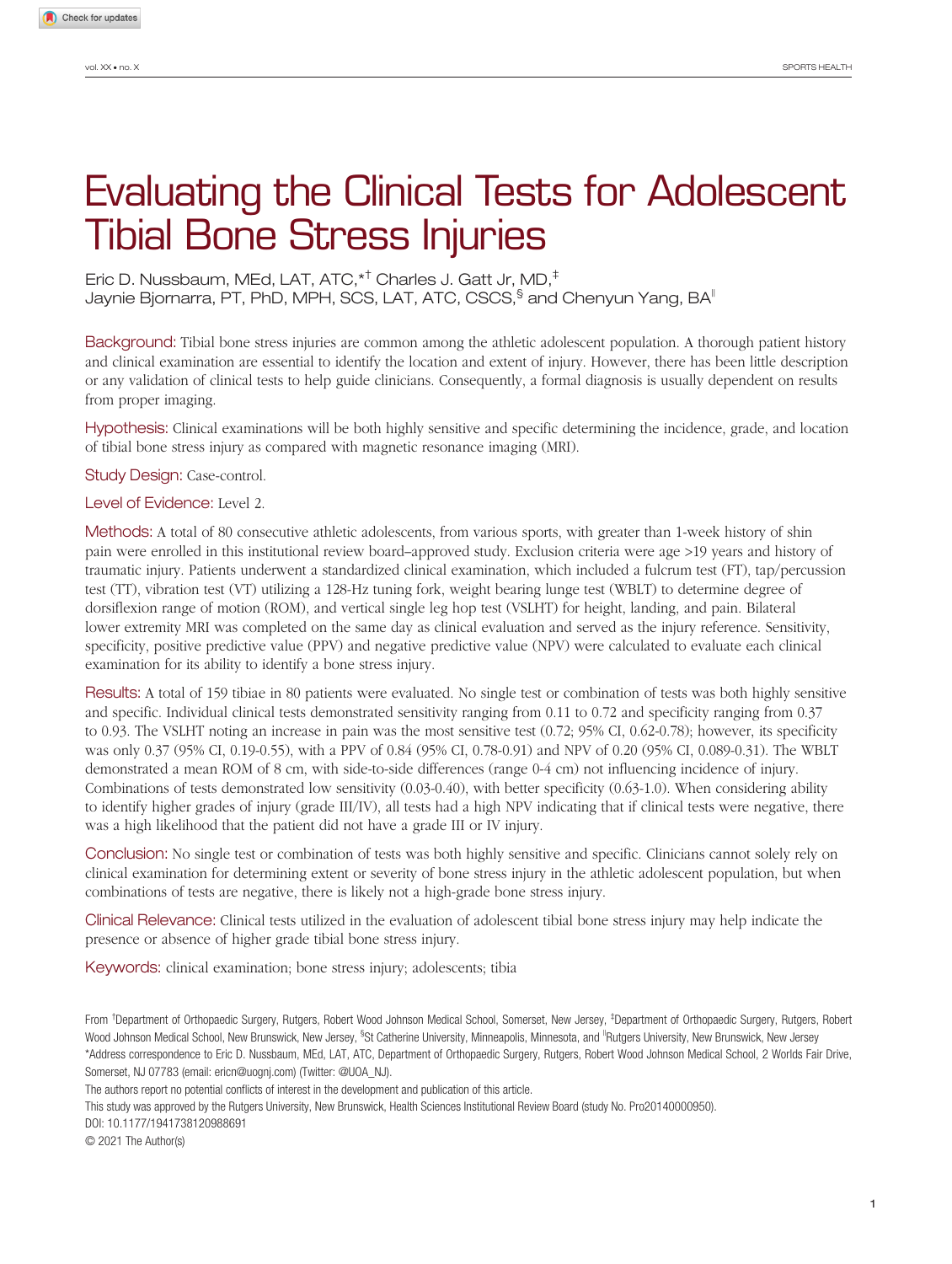ower leg pain is a common<sup>1</sup> presenting complaint among<br>adolescent athletes. As many as 84% of these athletes<br>identify as having bone stress injury (BSI),<sup>21,24,35</sup> with the ower leg pain is a common<sup>1</sup> presenting complaint among adolescent athletes. As many as 84% of these athletes most frequently reported site being the tibia.18,23,32 Clinically, the cause of lower leg pain can be difficult to diagnose and troublesome to manage because of the wide range of potential  $diagnoses, <sup>9,25</sup> including BSI, external compartment syndrome,$ muscular, neurologic, and vascular injury. Consequently, there is confusion among clinicians, and there are various nomenclatures utilized in the literature to describe lower leg pain in athletes.<sup>1</sup> Common terminology used by clinicians includes stress fracture, shin splints, medial tibial stress syndrome, and stress reaction. With the advent of magnetic resonance injury (MRI), stress-related tibial pain can be visualized as a spectrum of injury. Consequently, to reduce confusion among clinicians, we advocate for the use of the term BSI, which is an all-encompassing term first utilized by Markey<sup>16</sup> and used to describe a range of bone injury from periostitis, stress reaction, and marrow edema to complete stress fracture, which demonstrates a frank cortical fracture. Patients are often symptomatic long before radiographic identifiable fracture occurs. This makes the clinician's clinical assessment important, as making an early diagnosis of BSI has been shown to result in improved outcomes.<sup>30,33</sup> Ohta-Fukushima et al<sup>22</sup> found significantly better outcomes for patients with BSI diagnosed within 3 weeks of the initiation of symptoms versus those diagnosed later. Therefore, the ability of clinical tests to diagnose a BSI early is of significant clinical benefit.

Description and validation of clinical examinations is lacking in existing literature.<sup>30</sup> Consequently, clinicians often rely on results of imaging to make a definitive diagnosis of BSI and determine appropriate prognosis for return to sports. A specific aim of this study is to evaluate the sensitivity, specificity, positive predictive value (PPV), and negative predictive value (NPV) for various clinical tests for diagnosis of tibial BSI by describing 5 commonly utilized clinical tests. The other specific aim is to compare these clinical tests and combinations of them with the grade of BSI determined by MRI. Our hypothesis is that the accuracy of clinical examinations or combination of examinations is comparable with the MRI diagnosis of BSI.

#### **METHODS**

Patients presenting to an orthopaedic practice with a chief complaint of sports-related, atraumatic shin pain were considered for participation in this institutional review board– approved study. Athletes who were >19 years and who reported a traumatic event with no preexisting symptoms were excluded from this study. Patients who demonstrated numbness, radiating pain into the foot, or symptoms suggestive of a compartment syndrome, compression neuropathy, or other neurovascular injury were excluded from the study.

In total, 80 patients were enrolled in this study. After consent was obtained, a history and physical examination was performed on 80 high school athletes with >1-week history of shin pain. Examination was performed by 1 of 4 sports

medicine fellowship–trained orthopaedic surgeons who recorded the results of the clinical examination prior to completion of MRI. On completion of the physical examination, routine radiographs and MRI of both tibiae were obtained on the same day as the examination. Prior to the beginning of the study, each physician was instructed on how to perform each examination. MRI was reviewed by an experienced independent musculoskeletal radiologist who graded BSI utilizing a 4-grade grading scale described by Fredericson et al<sup>8</sup>: grade I periosteal edema on T2 images, grade II—marrow edema on T2, grade III—marrow edema moderate to severe on T1 and T2 images, and grade IV—severe marrow edema with visible cortical fracture line on T1 and T2 images. Results of clinical examination underwent statistical analysis to determine sensitivity, specificity, PPV, and NPV. Linear regression analysis was also performed to determine the optimal combination of clinical examinations using  $SAS<sup>29</sup>$  (Version 9.4; 2013).

#### Description of Clinical Examination

This study evaluated the effectiveness of 5 tests intended to identify location and/or presence of BSI. Tests included a fulcrum test  $(FT)$ ,  $6,9,26$  tap/percussion test  $(TT)$ ,  $19,25,31,33$  vibration test (VT; utilizing a tuning fork), $5,30$  assessment of range of motion (ROM) utilizing the weight bearing lunge test  $(WBLT)$ ,<sup>10,14</sup> and vertical single leg hop test (VSLHT).<sup>8,31</sup>

#### Fulcrum Test

The examiner applied a valgus force to the tibia. This test was performed at the distal 1/3, middle, and at the proximal 1/3 of the tibia with a moderate hand pressure. A positive test was recorded when the patient expressed increased pain or discomfort at any of the 3 sites.

#### Tap or Percussion Test

The test was performed utilizing 2 fingers to tap along the entire tibia. The intensity of finger tapping was approximately a 1-pound force generated from 1 to 2 inches above the bone. A positive test and location were noted when the patient expressed increased pain with tapping. The location of the painful site was recorded.

#### Vibration Testing

VT was completed utilizing a vibrating 128-Hz tuning fork placed over the identified site of pain for 5 seconds. If the patient remarked that there was increased pain or discomfort associated with the vibration, the test was considered positive. This test was performed at the distal third, middle, and proximal third of the tibia, as well as the site of perceived pain.

#### The Vertical Single Leg Hop Test

Hopping has been noted to be of clinical value in the assessment of lower leg BSI, but specific description has been lacking. We chose to define and review the VSLHT. The patient was instructed to perform vertical hopping × 10 repetitions with a maximum effort. A positive vertical test was noted in 2 ways.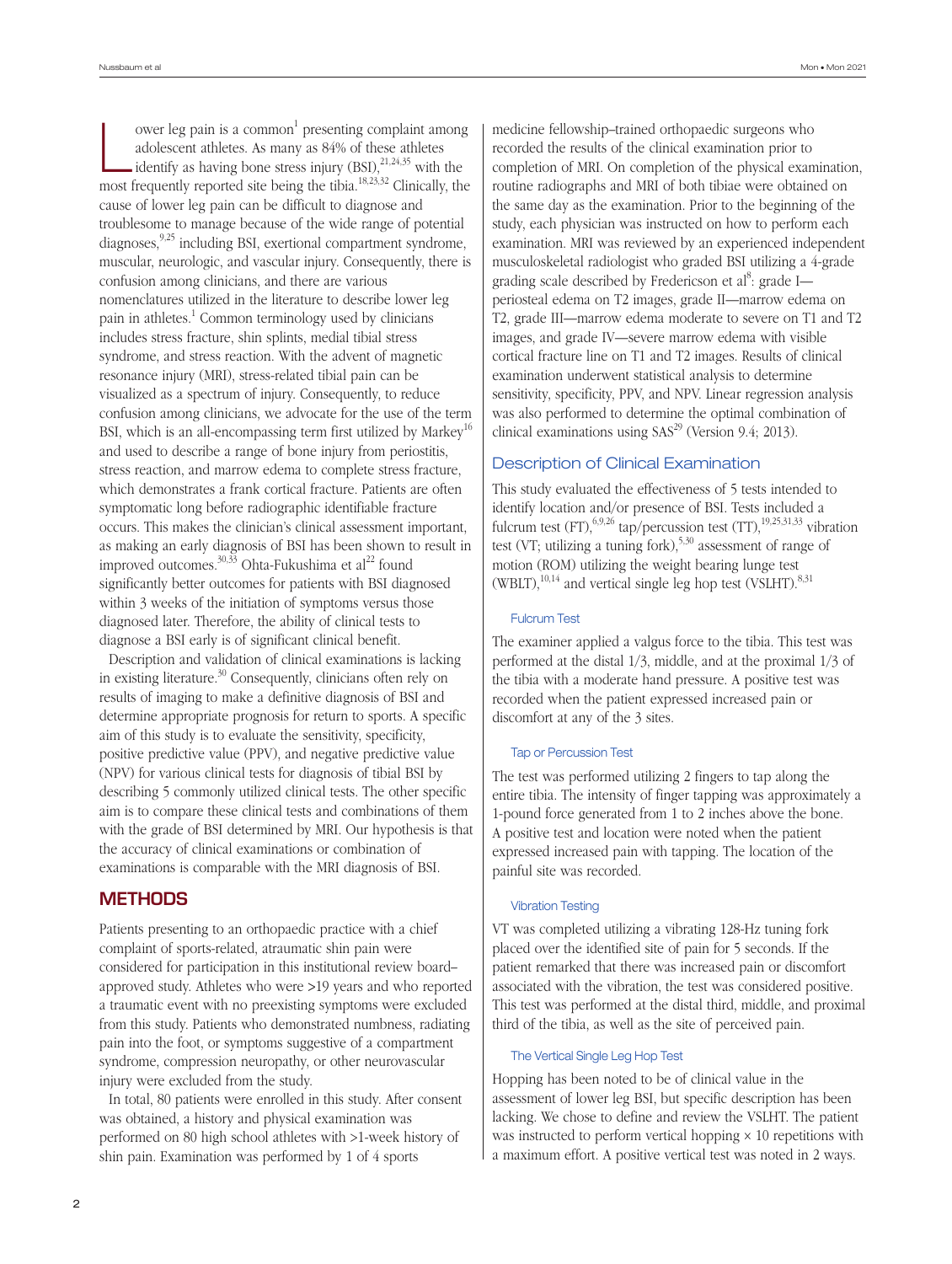The vertical hop test was analyzed for decreasing height over the 10 repetitions, increasing landing time (time on the ground) as evidenced by increased knee flexion and prolonged time between hops, and the remark of increased pain by an increased pain score with hopping. The hop height and landing were compared with testing of the contralateral side. Though a formal measurement was not made, a general notation of diminished hop height and increased landing was relatively easy to determine over repetitions and when compared with the contralateral side. Notation of a pain score  $(0-10; 0 =$  no pain,  $10 =$  severe pain) with hopping was also recorded.

#### Weight Bearing Lunge Test

Loss of ankle dorsiflexion has been noted to be a contributing factor in BSI and we chose to utilize the WBLT as a functional assessment for ankle ROM. The test was performed by instructing patients to face a wall with the foot placed perpendicular to the wall while they moved their knee over a fixed foot in a lunging motion until the knee could make contact with the wall with the heel flat on the ground. This motion was progressively repeated several times until the maximal dorsiflexion ROM was achieved without the heel rising from the floor. A measurement was made between the tip of the big toe and the wall in centimeters (Figure 1).

#### Statistical Analysis

Data were analyzed using 2-by-2 contingency tables, which were created to calculate sensitivity, specificity, PPV, and NPV for different combinations of clinical tests when compared with MRI data utilizing the Fredericson et al<sup>8</sup> grading scale to classify degree of BSI. SAS software was utilized for analysis.<sup>29</sup>

#### **RESULTS**

Eighty athletic adolescents participating in multiple sports including cross-country, track and field, soccer, lacrosse, and basketball volunteered for this institutional review board–approved study (52 girls, 28 boys; age 14-18 years). A total of 159 tibiae underwent evaluation. One patient opted only to evaluate 1 leg. MRI was positive in 84% (133 of 159) of tibiae evaluated. Fredericson grading demonstrated 26 grade 0, 19 grade I, 80 grade II, 29 grade III, and 5 grade IV. All grade IV injuries occurred on the posterior medial cortex of the proximal/middle tibia.

No single test or combination of tests was both highly sensitive and specific (Table 1). Individual clinical tests demonstrated sensitivity ranging from 0.11 to 0.72 and specificity ranging from 0.37 to 0.93. Pain with VSLHT was the most sensitive test (0.72; 95% CI, 0.62-0.78); however, its specificity was only 0.37 (95% CI, 0.19-0.55), with a PPV of 0.84 (95% CI, 0.78-0.91) and NPV 0.20 (95% CI, 0.089-0.31). The FT and VT demonstrated the highest specificity, but both demonstrated a low sensitivity. (0.12 and 0.16). Combinations of tests demonstrated low sensitivity (0.03-0.40), with better specificity (0.63-1.0). When 2 exams were combined (Table 2), such as the TT + VSLHT for pain, moderate results were found. Three tests in combination yielded poor sensitivity, but excellent



Figure 1. Weight bearing lunge test with the heel on the floor and the knee touching the wall. A measurement was made from the tip of the great toe to the wall in cm.

specificity and PPV (Table 3). The WBLT demonstrated a median measurement of 8 cm (mean 8.12 cm, minimum 2.0 cm, maximum 16.0 cm; SD, 2.6106) with side-to-side differences (range, 0-4 cm), which were found to not correlate with MRI  $(P = 0.55; >0.05)$ . There was no statistically significant correlation between side-to-side ROM difference and MRI grade.

When considering the predictive value of an individual test for identification of a higher grade of injury (grade III/IV injuries) (Table 4), the VSLHT with pain performed with good sensitivity, but relatively poor specificity. Utilizing a combination of tests to identify higher MRI grade (grade III/IV), the FT + VSLHT with pain rated 7 to 10, and  $FT + VT + VSLHT$  with pain or decreased height had poor sensitivity, but excellent specificity and NPV (Table 5), suggesting that if all 3 of these clinical tests are negative, there is a high likelihood that the patient does not have a significant BSI injury.

#### **DISCUSSION**

Our results did not show a single test or combination of tests that demonstrated both high sensitivity and high specificity for predicting tibial BSI, further highlighting the importance of early imaging in the diagnostic process.

Although often anecdotal, selective research has for decades suggested the ability of nonradiographic tests to diagnose BSI.<sup>31</sup> The literature notes that a remark of localized bone tenderness and particularly pain with palpation is thought to be suggestive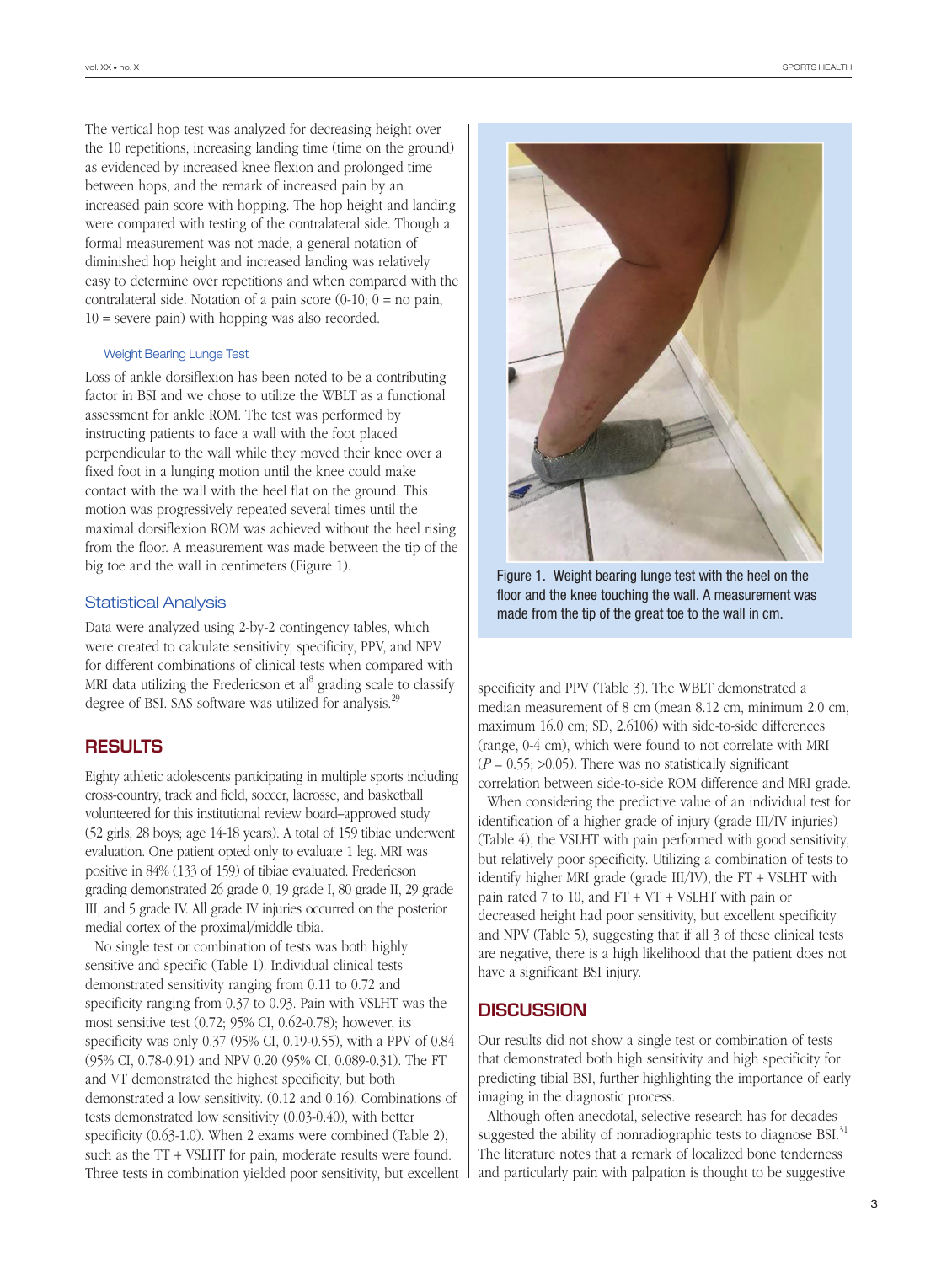| <b>Test</b>                            | <b>Positive</b> | <b>Negative</b> | <b>Total</b> | <b>Sensitivity, %</b>      | <b>Specificity, %</b>       | <b>PPV, %</b>               | <b>NPV, %</b>              |
|----------------------------------------|-----------------|-----------------|--------------|----------------------------|-----------------------------|-----------------------------|----------------------------|
| <b>Fulcrum test</b>                    |                 |                 |              | 12.12<br>$(6.55 - 17.69)$  | 92.59<br>$(82.71 - 100.00)$ | 88.89<br>$(74.37 - 100.00)$ | 17.73<br>$(11.43 - 24.03)$ |
| $MRI+$                                 | 16              | 116             | 132          |                            |                             |                             |                            |
| $MRI -$                                | $\overline{c}$  | 25              | 27           |                            |                             |                             |                            |
| Total                                  | 18              | 141             | 159          |                            |                             |                             |                            |
| Tap test                               |                 |                 |              | 51.52<br>$(42.99 - 60.04)$ | 55.56<br>$(36.81 - 74.30)$  | 85<br>$(77.18 - 92.82)$     | 18.99<br>$(10.34 - 27.64)$ |
| $MRI+$                                 | 68              | 64              | 132          |                            |                             |                             |                            |
| $MRI -$                                | 12              | 15              | 27           |                            |                             |                             |                            |
| Total                                  | 80              | 79              | 159          |                            |                             |                             |                            |
| <b>Vibration test</b><br>(tuning fork) |                 |                 |              | 15.91<br>$(9.67 - 22.15)$  | 92.59<br>$(82.71 - 100.00)$ | 91.3<br>$(79.79 - 100.00)$  | 18.38<br>$(11.87 - 24.89)$ |
| $MRI+$                                 | 21              | 111             | 132          |                            |                             |                             |                            |
| $MRI -$                                | $\overline{c}$  | 25              | 27           |                            |                             |                             |                            |
| Total                                  | 23              | 136             | 159          |                            |                             |                             |                            |
| Hop test: increased<br>pain            |                 |                 |              | 69.7<br>$(61.86 - 77.54)$  | 37.04<br>$(18.82 - 55.25)$  | 84.04<br>$(77.59 - 91.21)$  | 20<br>$(8.91 - 31.09)$     |
| $MRI+$                                 | 92              | 40              | 132          |                            |                             |                             |                            |
| $MRI -$                                | 17              | 10              | 27           |                            |                             |                             |                            |
| Total                                  | 109             | 50              | 159          |                            |                             |                             |                            |
| Hop test: increased<br>landing         |                 |                 |              | 31.06<br>$(23.17 - 38.95)$ | 74.07<br>$(57.54 - 90.60)$  | 85.41<br>$(75.43 - 95.40)$  | 18.02<br>$(10.87 - 25.17)$ |
| $MRI+$                                 | 41              | 91              | 132          |                            |                             |                             |                            |
| $MRI -$                                | $\overline{7}$  | 20              | 27           |                            |                             |                             |                            |
| Total                                  | 48              | 111             | 159          |                            |                             |                             |                            |
| Hop test: decreased<br>height          |                 |                 |              | 38.6<br>$(30.33 - 46.94)$  | 70.37<br>$(53.15 - 87.59)$  | 86.44<br>$(77.70 - 95.18)$  | 19<br>$(11.31 - 26.69)$    |
| $MRI+$                                 | 51              | 81              | 132          |                            |                             |                             |                            |
| $MRI -$                                | $\, 8$          | 19              | 27           |                            |                             |                             |                            |
| Total                                  | 59              | 100             | 159          |                            |                             |                             |                            |

#### Table 1. Statistical performance of individual clinical tests for identifying all grades of MRI

MRI, magnetic resonance imaging; NPV, negative predictive value; PPV, positive predictive value.

of BSI. $^{2,3,5,6,13,15,19}$  Matheson et  $\rm{al}^{17}$  studied 320 stress fractures and found that localized tenderness was evident in 65.9%  $(P = 0.74)$  of individuals with BSI and swelling only in 24.6%  $(P = 0.40)$ . They noted that presence or absence of tenderness

or swelling did not influence time to diagnosis or recovery.<sup>17</sup> Pain on loading,  $6,26$  activity-related pain, <sup>17</sup> and night pain<sup>15</sup> have been found to be significant predictors of BSI. Edwards et al<sup>7</sup> proposed the use of an algorithm for determining the cause of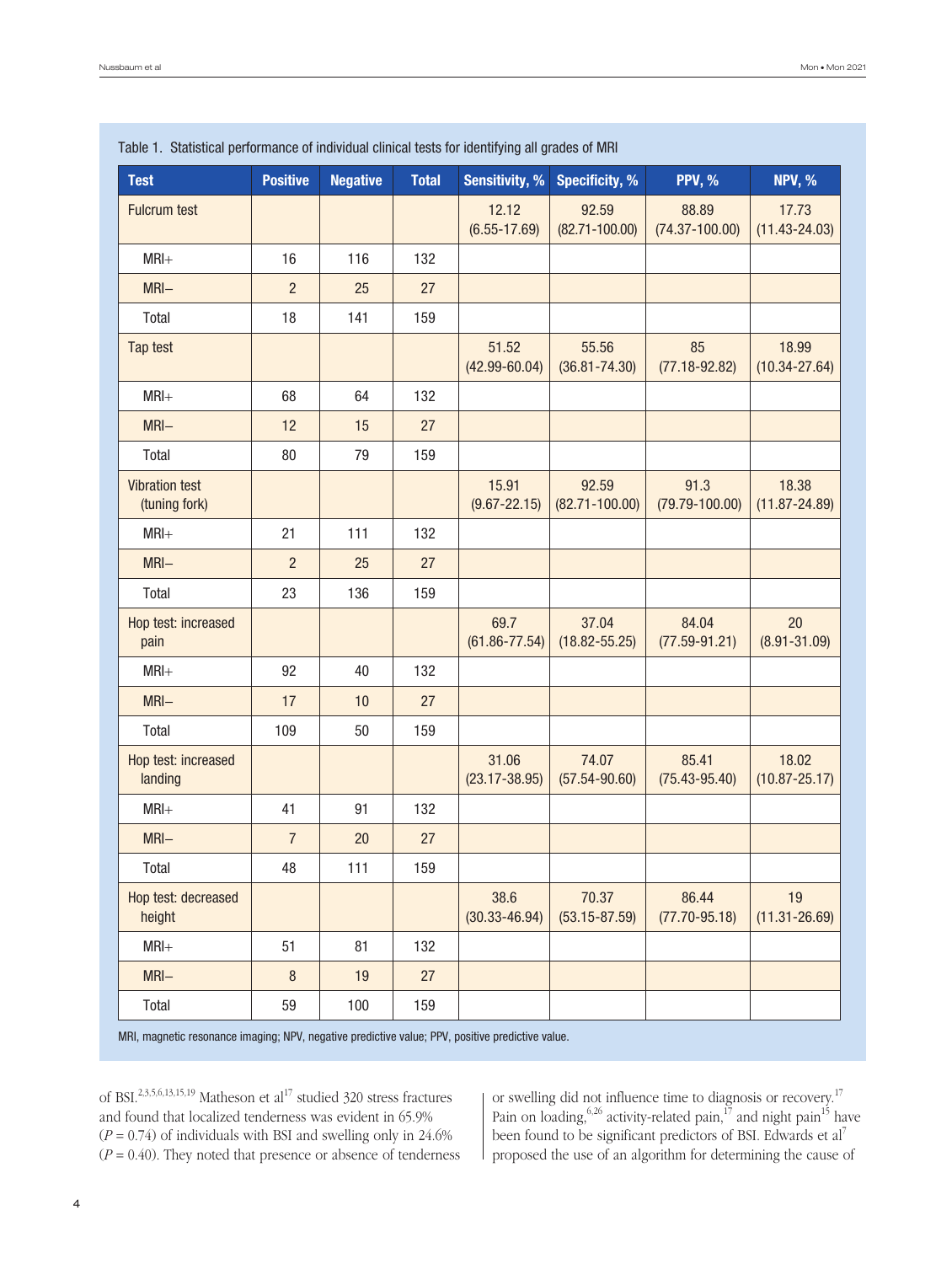| $1000$ $\mu$ , boot portormanoo or $\mu$ omnoar tooto in compilation to labiting an gradoo or mini- |                 |                 |              |                       |                       |               |               |
|-----------------------------------------------------------------------------------------------------|-----------------|-----------------|--------------|-----------------------|-----------------------|---------------|---------------|
| <b>Test</b>                                                                                         | <b>Positive</b> | <b>Negative</b> | <b>Total</b> | <b>Sensitivity, %</b> | <b>Specificity, %</b> | <b>PPV, %</b> | <b>NPV, %</b> |
| Fulcrum + hop test (Pain)                                                                           |                 |                 |              |                       |                       |               |               |
| $MRI+$                                                                                              |                 | 130             | 132          | 1.52                  | 100                   | 100           | 20            |
| $MRI -$                                                                                             | 0               | 27              | 27           |                       |                       |               |               |
| Total                                                                                               | റ               | 157             | 159          |                       |                       |               |               |
|                                                                                                     |                 |                 |              |                       |                       |               |               |

|  |  | Table 2. Best performance of 2 clinical tests in combination to identify all grades of MRI |  |  |  |  |  |  |  |  |  |  |
|--|--|--------------------------------------------------------------------------------------------|--|--|--|--|--|--|--|--|--|--|
|--|--|--------------------------------------------------------------------------------------------|--|--|--|--|--|--|--|--|--|--|

MRI, magnetic resonance imaging; NPV, negative predictive value; PPV, positive predictive value.

Table 3. Best performance of 3 clinical tests in combination for identification of all MRI grades

| <b>Test</b>                                        | <b>Sensitivity, %</b> | Specific, % | <b>PPV, %</b> | <b>NPV, %</b> |
|----------------------------------------------------|-----------------------|-------------|---------------|---------------|
| Fulcrum $+$ tap $+$ vibration                      | 3.03                  | 100         | 100           | 17.42         |
| Fulcrum $+$ tap $+$ hip test (pain)                | 1.52                  | 100         | 100           | 17.42         |
| Fulcrum + $\tan$ + hop test (increased landing)    | 3.79                  | 100         | 100           | 17.53         |
| Fulcrum + vibration + hop test (increased landing) | 1.52                  | 100         | 100           | 17.19         |
| Fulcrum + vibration + hop test (decreased height)  | 2.27                  | 100         | 100           | 17.31         |

MRI, magnetic resonance imaging; NPV, negative predictive value; PPV, positive predictive value.

leg pain and determined that pain at rest and pain with palpation was suggestive of a BSI. A pain score of >6/10 has been associated with occurrence of  $BSI$ ,<sup>20</sup> and pain with nonsports activity is a sign of higher grade bone injury.<sup>11</sup> In addition, to consideration of pain, Edwards et al, Reeder et al,<sup>28</sup> and Touliopolous and Hershman $34$  noted that a thorough patient history and clinical examination are important for determining extent and location of injury.

The WBLT<sup>4</sup> has been validated for assessment of ankle dorsiflexion  $ROM^{10,27}$  and has been shown to have a high correlation with reference standard for dorsiflexion of the ankle.10,14 Restricted dorsiflexion has been identified as a contributing factor in overuse injuries of the lower leg, $^{12}$  but to what extent limitation of motion plays a role in diagnosing BSI is not well-understood. Our results did not support the value of an assessment of dorsiflexion ROM using the WBLT to predict BSI.

Use of VT utilizing a tuning fork has been reported to have moderate sensitivity (72%) and specificity (67%) for detecting a  $BSI^{30}$ ; however, our results demonstrated a much lower sensitivity (16%) and higher specificity (93%). In a meta-analysis, Schneiders et  $a^{30}$  found that there was insufficient evidence to support the use of a tuning fork as a stand-alone diagnostic test. Our results would support that finding. Percussion has been noted to induce pain in patients with  $BSI<sup>31</sup>$  and we found that the TT had only moderate sensitivity and specificity as a stand-alone test. Batt et al<sup>1</sup> noted pain with hopping as indicative

of injury, but noted that only 21 of 46 patients studied with lower leg pain had a positive hop test. Hop testing can be performed with 1 or 2 legs and usually accompanied by an assessment of height, distance, dysfunction, and significance of pain. Our study defined a positive VSLHT in 3 ways and was considered positive if the patient had (1) pain with hopping determined by a pain score, (2) demonstrated decreased hop height as compared with the opposite side and over the course of 10 hops, and (3) increased hop landing, which we found to be a common finding among adolescents with BSI. The VSLHT is easy to perform in the office setting and, with a sensitivity of 72% when noting pain, provides a good functional assessment of the impact of BSI. Because of only moderate sensitivity and specificity, use of the VSLHT alone for differential diagnosis is not sufficient. However, our findings support the use of a VSLHT as a screening tool, but only in combination with other tests.

Nussbaum et al $^{20}$  created the shin pain scoring system (SPSS) based on a 29-point scale to clinically predict the incidence and severity of tibial BSI. The SPSS combines the findings from a patient questionnaire and clinical examination to classify tibial BSI into 1 of 3 categories of BSI: category I (MRI grade I), category II (MRI grade II), and category III (MRI grade II/IV), which has been previously investigated with reliable but mixed results (sensitivity 96%, specificity 26%, PPV 76%, and NPV 71%).

Statistical analysis of our results demonstrates that when certain clinical examinations are negative, the likelihood of a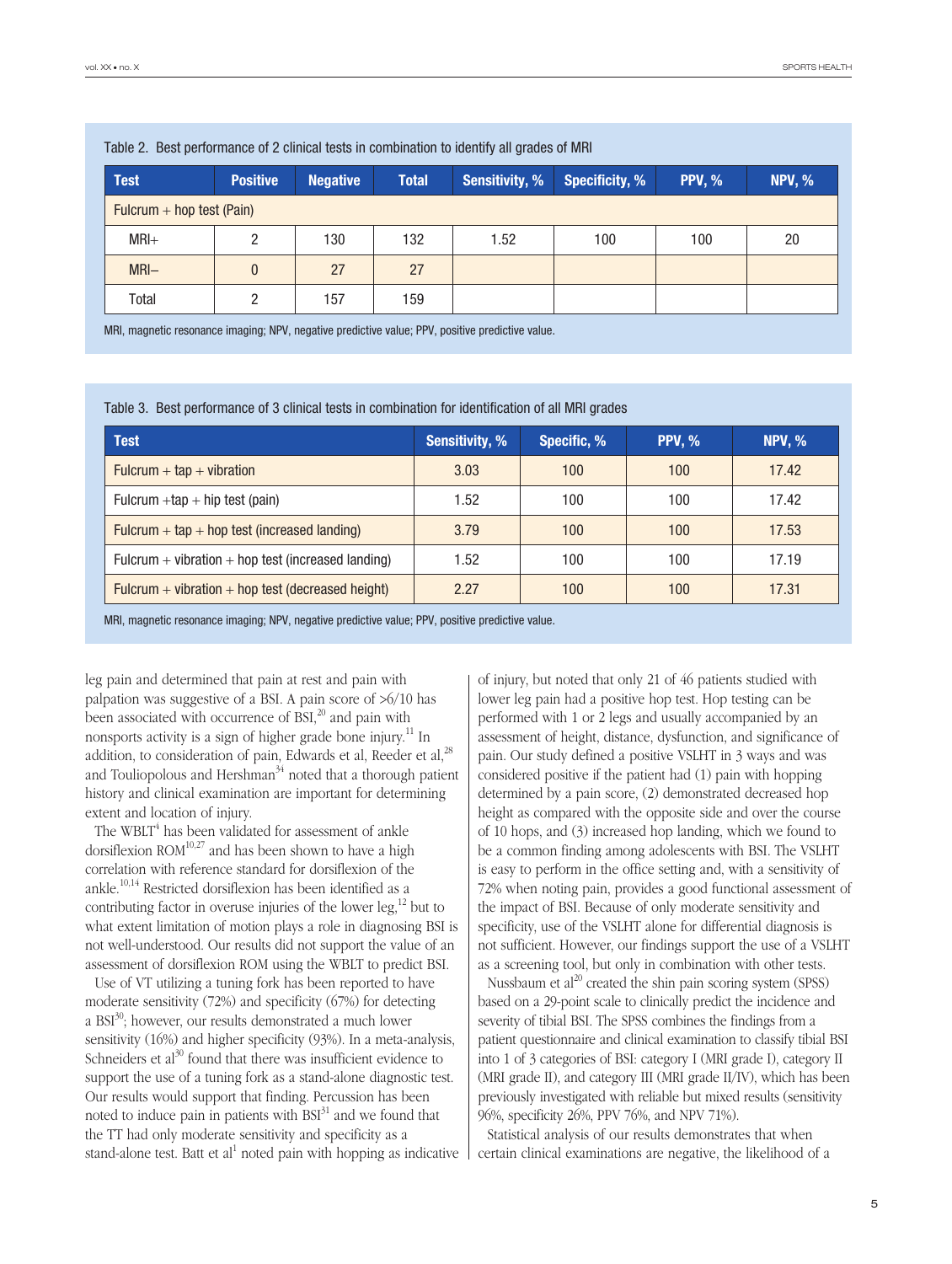|                                 |                 |                 |              | <b>Sensitivity,</b>        | <b>Specificity,</b>        | <b>PPV, %</b>              | <b>NPV, %</b>              |
|---------------------------------|-----------------|-----------------|--------------|----------------------------|----------------------------|----------------------------|----------------------------|
| <b>Test</b>                     | <b>Positive</b> | <b>Negative</b> | <b>Total</b> | % (95% CI)                 | % (95% CI)                 | (95% CI)                   | (95% CI)                   |
| <b>Fulcrum test</b>             |                 |                 |              | 2.78<br>$(0.00 - 8.15)$    | 86.18<br>$(80.08 - 92.8)$  | 5.56<br>$(0.00 - 16.16)$   | 75.18<br>$(68.05 - 82.31)$ |
| $MRI+$                          | $\mathbf{1}$    | 35              | 36           |                            |                            |                            |                            |
| $MRI -$                         | 17              | 106             | 123          |                            |                            |                            |                            |
| Total                           | 18              | 141             | 159          |                            |                            |                            |                            |
| Tap test                        |                 |                 |              | 58.33<br>$(42.23 - 74.44)$ | 52.03<br>$(43.20 - 60.86)$ | 26.25<br>$(16.61 - 35.89)$ | 81.09<br>$(72.36 - 89.66)$ |
| $MRI+$                          | 21              | 15              | 36           |                            |                            |                            |                            |
| $MRI -$                         | 59              | 64              | 123          |                            |                            |                            |                            |
| Total                           | 80              | 79              | 159          |                            |                            |                            |                            |
| Vibration test (tuning<br>fork) |                 |                 |              | 13.89<br>$(2.59 - 25.19)$  | 85.37<br>$(79.12 - 91.61)$ | 21.74<br>$(4.88 - 38.60)$  | 77.21<br>$(70.16 - 84.26)$ |
| $MRI+$                          | $\overline{5}$  | 31              | 36           |                            |                            |                            |                            |
| $MRI -$                         | 18              | 105             | 123          |                            |                            |                            |                            |
| Total                           | 23              | 136             | 159          |                            |                            |                            |                            |
| Hop test: increased<br>pain     |                 |                 |              | 72.2<br>$(57.59 - 86.85)$  | 32.52<br>$(24.24 - 40.80)$ | 22.94<br>$(15.85 - 31.85)$ | 80<br>$(68.91 - 91.09)$    |
| $MRI+$                          | 26              | 10              | 36           |                            |                            |                            |                            |
| $MRI -$                         | 83              | 40              | 123          |                            |                            |                            |                            |
| Total                           | 109             | 50              | 159          |                            |                            |                            |                            |
| Hop test: increased<br>landing  |                 |                 |              | 50<br>$(33.67 - 66.33)$    | 75.61<br>$(68.02 - 83.20)$ | 37.5<br>$(23.80 - 51.02)$  | 83.78<br>$(76.93 - 90.64)$ |
| $MRI+$                          | 18              | 18              | 36           |                            |                            |                            |                            |
| $MRI -$                         | 30              | 93              | 27           |                            |                            |                            |                            |
| Total                           | 48              | 111             | 159          |                            |                            |                            |                            |
| Hop test: decreased<br>height   |                 |                 |              | 55.56<br>$(39.32 - 71.79)$ | 68.29<br>$(60.07 - 71.79)$ | 33.9<br>$(21.82 - 45.98)$  | 84<br>$(76.81 - 91.19)$    |
| $MRI+$                          | 20              | 16              | 36           |                            |                            |                            |                            |
| MRI-                            | 39              | 84              | 123          |                            |                            |                            |                            |
| Total                           | 59              | 100             | 159          |                            |                            |                            |                            |

Table 4. Ability of individual tests to identify more significant BSI (grade III/IV)

BSI, bone stress injury; MRI, magnetic resonance imaging; NPV, negative predictive value; PPV, positive predictive value.

more significant BSI is less. These findings coupled with a negative radiograph could be particularly important for athletes who wish to continue to compete while reducing overall training activity. As long as symptoms of pain are not increasing, clinicians should feel relatively confident that the athlete does not have a more significant injury. Therefore, when contemplating return to sport, close monitoring of clinical

changes with serial examinations and radiographs, in lieu of obtaining advanced imaging, is recommended.

An interesting finding in our study occurred when we analyzed a combination of 3 tests for predicting a more significant (grade III or IV) BSI (Table 5). The analysis showed a number of combinations to be highly specific and 2 combinations to have a high PPV. In particular, the  $FT + VT +$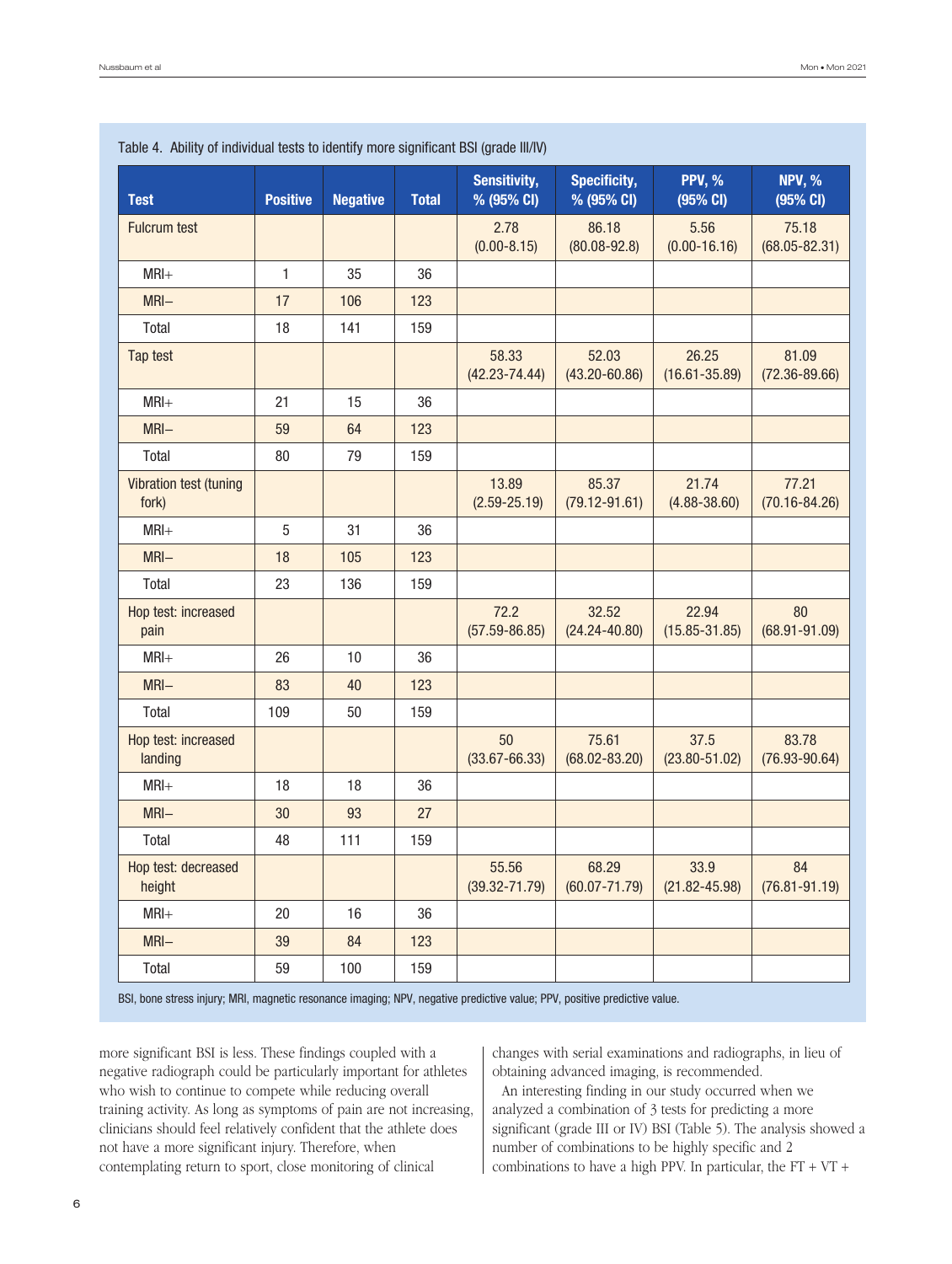| Best combinations to identify >MRI grade (grade III/IV)<br>Table 5. |                          |                 |              |                            |                              |                        |                            |
|---------------------------------------------------------------------|--------------------------|-----------------|--------------|----------------------------|------------------------------|------------------------|----------------------------|
| <b>Test</b>                                                         | Positive                 | <b>Negative</b> | <b>Total</b> | Sensitivity, %<br>(95% CI) | Specificity, %<br>$(95%$ CI) | PPV, % (95% CI)        | NPV, % (95% CI)            |
| $Fulcrum + tap + vibration$                                         |                          |                 |              | 0.00                       | $(93.61 - 99.88)$<br>96.75   | 0.00                   | $(70.13 - 83.42)$<br>76.77 |
| $M +$                                                               | $\circ$                  | 36              | 36           |                            |                              |                        |                            |
| $M =$                                                               | 4                        | 119             | 123          |                            |                              |                        |                            |
| Total                                                               | 4                        | 155             | 159          |                            |                              |                        |                            |
| Fulcrum + tap + hop (pain $7-10$ )                                  |                          |                 |              | 0.00                       | $(97.60 - 100.00)$<br>99.19  | 0.00                   | $(70.67 - 83.76)$<br>77.22 |
| $M +$                                                               | $\circ$                  | 36              | 36           |                            |                              |                        |                            |
| $M =$                                                               | $\mathbf{\tau}$          | 122             | 123          |                            |                              |                        |                            |
| Total                                                               | $\overline{\phantom{0}}$ | 158             | 159          |                            |                              |                        |                            |
| Fulcrum + vibration + hop (pain<br>$7 - 10$                         |                          |                 |              | 0.00                       | 100.00                       | 0.00                   | $(70.85 - 83.86)$<br>77.36 |
| $MBI +$                                                             | $\circ$                  | 36              | 36           |                            |                              |                        |                            |
| $M =$                                                               | $\circ$                  | 123             | 123          |                            |                              |                        |                            |
| Total                                                               | $\circ$                  | 159             | 159          |                            |                              |                        |                            |
| $Tap + vibration + hop test (pain)$<br>$7 - 10$                     |                          |                 |              | 0.00                       | $(96.114 - 100.00)$<br>98.37 | 0.00                   | $(70.49 - 83.65)$<br>77.07 |
| $M +$                                                               | $\circ$                  | 36              | 36           |                            |                              |                        |                            |
| $M =$                                                               | 2                        | 121             | 123          |                            |                              |                        |                            |
| Total                                                               | $\sim$                   | 157             | 159          |                            |                              |                        |                            |
| Fulcrum $+$ tap $+$ increased landing                               |                          |                 |              | $(0.00 - 8.15)$<br>2.78    | $(93.61 - 99.88)$<br>96.75   | $(0.00 - 55.06)$<br>20 | $(70.65 - 83.89)$<br>77.3  |
| $MR+$                                                               | $\overline{\phantom{0}}$ | 35              | 36           |                            |                              |                        |                            |
| $MRI-$                                                              | 4                        | 119             | 123          |                            |                              |                        |                            |
| Total                                                               | 5                        | 154             | 159          |                            |                              |                        |                            |
|                                                                     |                          |                 |              |                            |                              |                        | (continued)                |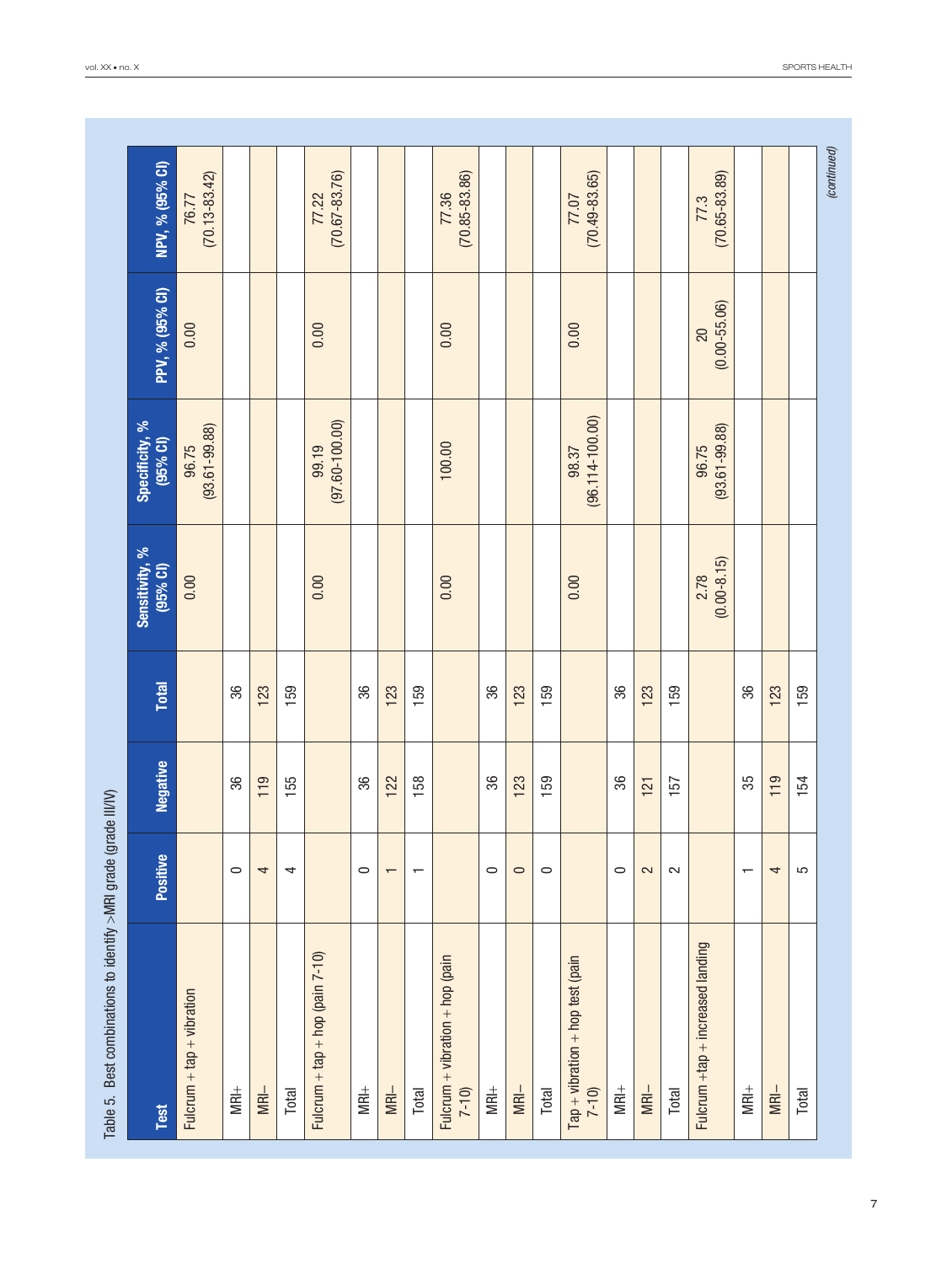| Table 5. (continued)                                                                             |                          |                 |              |                            |                              |                           |                            |
|--------------------------------------------------------------------------------------------------|--------------------------|-----------------|--------------|----------------------------|------------------------------|---------------------------|----------------------------|
| Test                                                                                             | Positive                 | <b>Negative</b> | <b>Total</b> | Sensitivity, %<br>(95% Cl) | Specificity, %<br>$(95%$ CI) | PPV, % (95% CI)           | NPV, % (95% CI)            |
| $Fulcrum + vibration + increase$<br>landing                                                      |                          |                 |              | 0.00                       | $(96.14 - 100.00)$<br>98.37  | 100.00                    | $(70.49 - 83.65)$<br>77.1  |
| $M +$                                                                                            | $\circ$                  | 36              | 36           |                            |                              |                           |                            |
| $MRI-$                                                                                           | 2                        | 121             | 123          |                            |                              |                           |                            |
| Total                                                                                            | $\mathbf{z}$             | 157             | 159          |                            |                              |                           |                            |
| $Tap + vibration + increased landing$                                                            |                          |                 |              | $(0.00 - 8.15)$<br>2.78    | $(91.32 - 98.93)$<br>95.12   | $(0.00 - 40.21)$<br>14.29 | $(70.28 - 83.67)$<br>76.97 |
| $MRH+$                                                                                           | $\overline{\phantom{0}}$ | 35              | 36           |                            |                              |                           |                            |
| $M =$                                                                                            | 9                        | 117             | 123          |                            |                              |                           |                            |
| Total                                                                                            | $\overline{ }$           | 152             | 159          |                            |                              |                           |                            |
| Fulcrum + tap + decreased height                                                                 |                          |                 |              | $(0.00 - 8.15)$<br>2.78    | $(91.32 - 98.93)$<br>95.12   | $(0.00 - 40.21)$<br>14.29 | $(70.28 - 83.67)$<br>76.97 |
| $MR+$                                                                                            | $\overline{\phantom{0}}$ | 35              | 36           |                            |                              |                           |                            |
| $M =$                                                                                            | 9                        | 117             | 123          |                            |                              |                           |                            |
| Total                                                                                            | $\overline{ }$           | 152             | 159          |                            |                              |                           |                            |
| Fulcrum + vibration + decreased<br>height                                                        |                          |                 |              | 0.00                       | $(94.83 - 100.00)$<br>97.56  | 100.00                    | $(70.31 - 83.53)$<br>76.92 |
| $M +$                                                                                            | $\circ$                  | 36              | 36           |                            |                              |                           |                            |
| $MRI-$                                                                                           | 3                        | 123             | 123          |                            |                              |                           |                            |
| Total                                                                                            | S                        | 156             | 159          |                            |                              |                           |                            |
| Tap + vibration+ decreased height                                                                |                          |                 |              | $(0.00 - 8.15)$<br>2.78    | $(90.21 - 98.40)$<br>94.31   | $(0.00 - 35.42)$<br>12.5  | $(70.09 - 83.55)$<br>76.82 |
| $M +$                                                                                            | $\overline{\phantom{0}}$ | 35              | 36           |                            |                              |                           |                            |
| $MRI-$                                                                                           | $\overline{ }$           | 116             | 123          |                            |                              |                           |                            |
| Total                                                                                            | $\infty$                 | 151             | 159          |                            |                              |                           |                            |
| MRI, magnetic resonance imaging; NPV, negative predictive value; PPV, positive predictive value. |                          |                 |              |                            |                              |                           |                            |